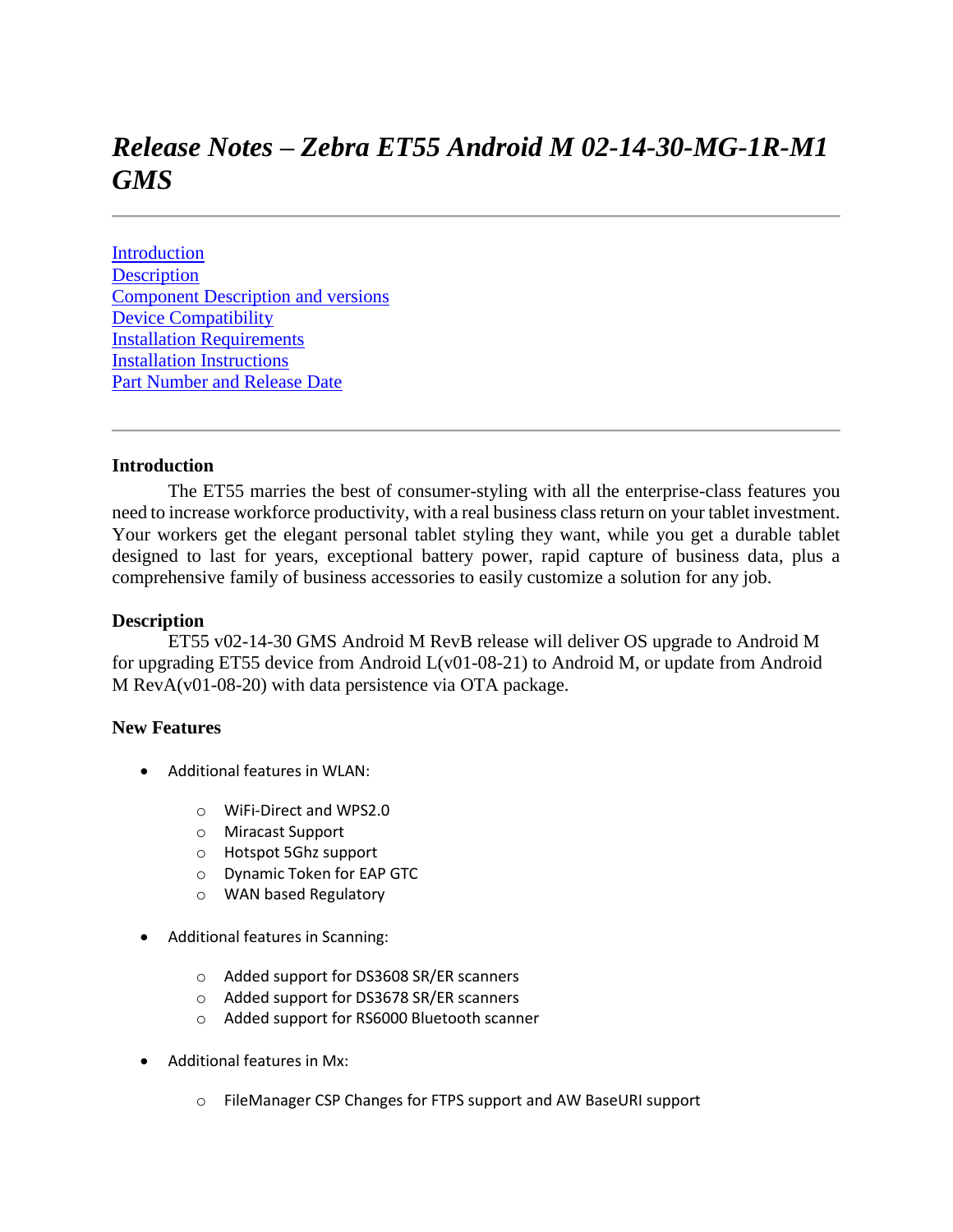- o Provision to change an application's battery optimization mode
- o Enable managed profile
- o Provision to disable Recent App button
- o Provision to Enable/Disable navigation bar
- Added Screen blanking feature in use with GamberJohnson Fork Lift Mount Cradle
- Added Enterprise Lockdown support
- Added Google PDFViewer
- Battery life and Touch performance optimizations
- Mobility DNA updates for Out-of-box applications
- Android Security Patch Level: December 01, 2017 (Android Security Patch Level: 2017-12-01) Use the below link to see the Android Security bulletin for more information: <https://source.android.com/security/bulletin/>
	- o Corrections for KRACK vulnerabilities applied.

#### **Supported software's**

- Enterprise Keyboard
- Enterprise Home Screen
- **•** Enterprise Browser
- SmartDex
- Scan n Pair
- Zebra Printers
- All-Touch Terminal Emulation

#### <span id="page-1-0"></span>**Component Description and versions**

| Build_version                           | $ 02-14-30 - MG-1R-M1$ |
|-----------------------------------------|------------------------|
| Android_version                         | $6.0.1(32-bit)$        |
| Android_SDK_Level                       | 23                     |
| Android Security Patch Level 2017-12-01 |                        |
| Linux_kernel                            | $ 3.14.55(64-bit) $    |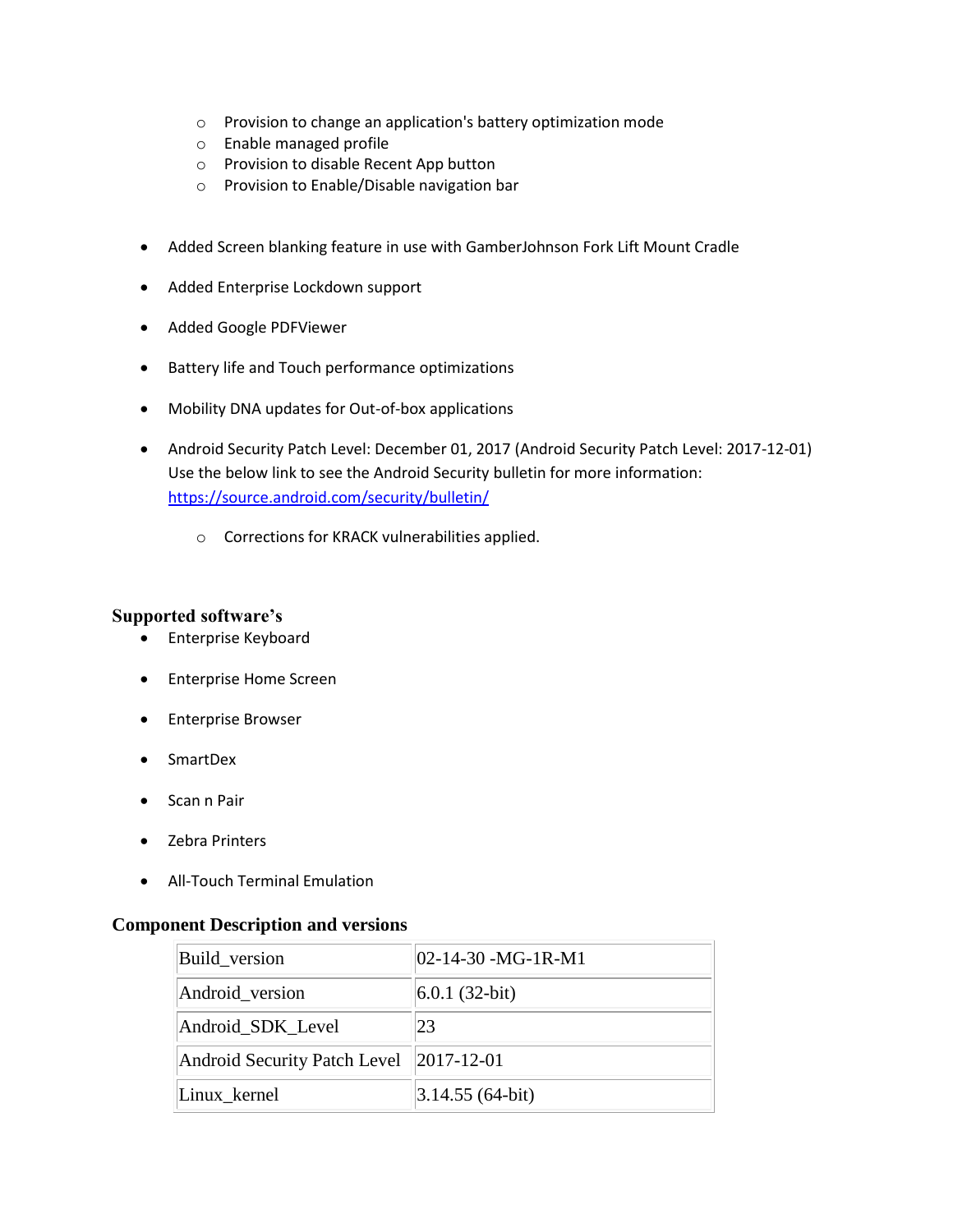| <b>OSX</b>                                       | INTL.60.6.6.3            |
|--------------------------------------------------|--------------------------|
| Wifi                                             | FUSION_BA_3_10.0.0.011_M |
| TXE FW                                           | 1.2.1.1153               |
| <b>BIOS</b> version                              | 5.04.42.0052-A-Z-013     |
| <b>UPLMC FW version</b>                          | UPLMC_0065_07            |
| <b>Bluetooth stack</b>                           | $ 4.1\rangle$            |
| <b>NFC</b>                                       | 8.1.24                   |
| Scanning_Framework                               | 19.7.26.0                |
| Datawedge                                        | 6.6.50                   |
| <b>DWDemo</b>                                    | 2.0.12                   |
| <b>MXMF</b>                                      | 7.1.3.0                  |
| Touch                                            | 2.2.AA                   |
| <b>Scanner Firmware</b>                          | PAABLC44-001-R01         |
| RxLogger                                         | 4.61.0.0                 |
| <b>RD</b> Client                                 | 1.01.03                  |
| StageNow                                         | 2.9.1.1373               |
| <b>SOTI</b>                                      | 13.3.0. Build 1059       |
| <b>EMDK</b>                                      | 6.7.10.1010              |
| <b>B2M_Elemez</b>                                | 1.0.0.347                |
| Data_Analytics                                   | 1.0.2.1859               |
| <b>File Browser</b>                              | 1.19.1.0                 |
| <b>Enterprise Keyboard Manager</b><br><b>CSP</b> | 1.6.0.0                  |
| AppGallery                                       | 3.0.1.7                  |

### **Additional SPR fixes in RevB:**

- SPR33115 Resolved issue related to few applications missing on upgrade from L
- SPR32894/32956 Resolved issue where Airwatch fails to install package because MX reports a 'permission error'
- SPR33599 Fixed missing system packages after applying the SN barcode to enable the AppLock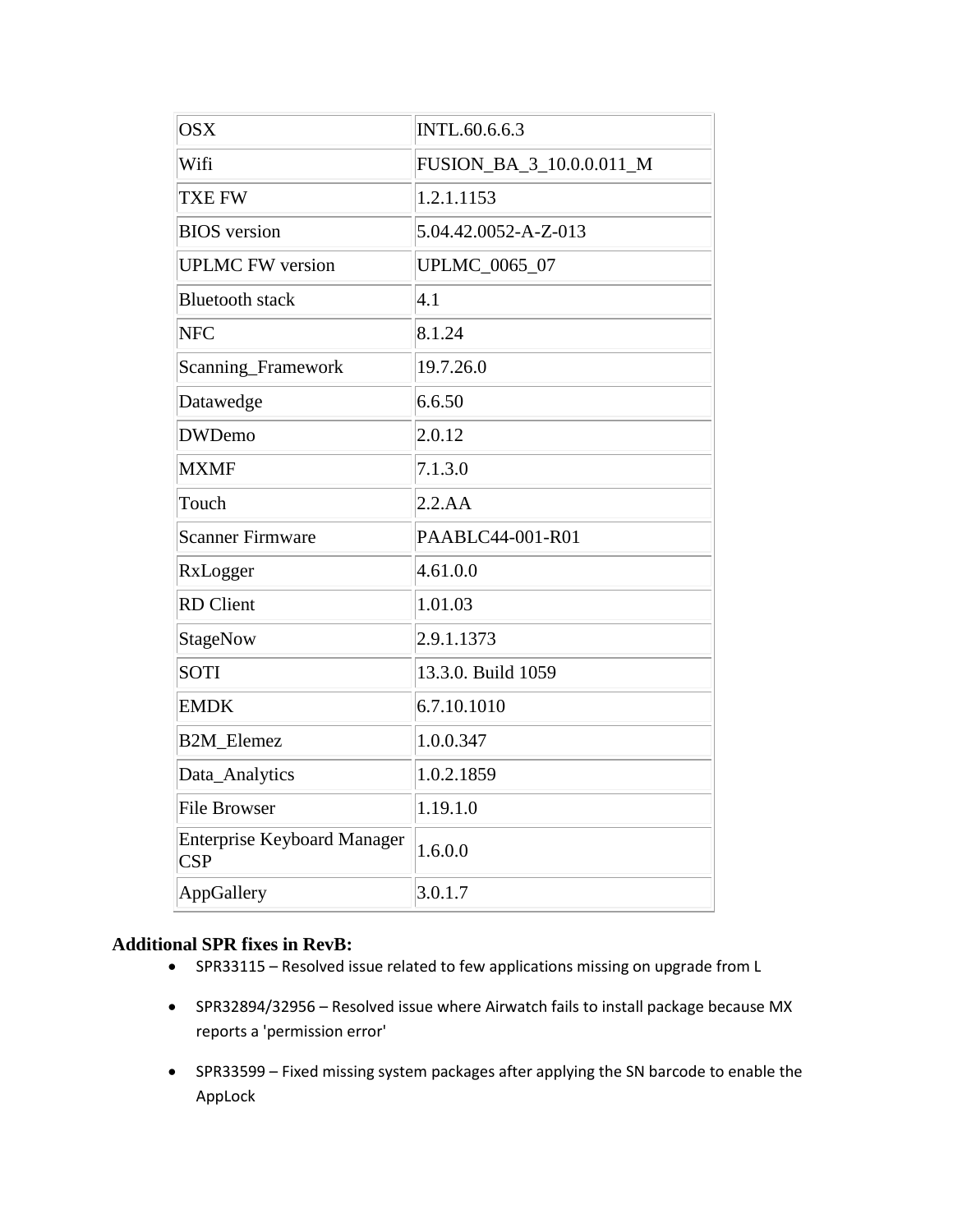- SPR 33755 Fixed issue where AllowSubmitXMLAction not working as expected
- SPR33293/33087 *–* ET5x Lollipop <--> Marshmallow upgrade/downgrade process improvement
- SPR33067 Fix for issue where ZBK(SE4750) scanner was not functioning on upgrade from L to M OS.
- SPR33659 Fix for issue where continuous read mode doesn't work when beam timer is set to 0.
- SPR32471 Fix for issue where ET50 is unable to associate to Cisco AP when 802.11r/Fast BSS Transition over DS is active
- SPR32438 Changes to roam effectively on an Aruba WiFi network
- SPR32647 Fix for issue with Radio driver fail

#### *SPR fixes in ET55 M RevA:*

- *SPR32038 – AirWatch deployed security profile to Wipe the device after X failed pin entries doesn't work on ET5X as expected*
- *SPR30992/SPR31563 – Touch Panel response improvement*
- *SPR31559 – Fix for GprsMgr CSP- WAN CustomProxy Doesn't work data connection issue when built connection with proxy APN.*
- *SPR30979 – USB devices are not visible after ET5X is reinserted into the cradle*
- *SPR31276 – Fix for WLAN slow network traffic when connected to Cisco AP having low DTPC value*
- *SPR31230 – Fix for Wireless connection locked / dropped when SIP client running.*
- *SPR31733 – Fix for WLAN Exhibits excess band switching*
- *SPR32230 – Workaround for private key access failure through keystore*
- *SPR32193 – Fix for Device authentication failure when the keystore is empty.*
- *SPR32320 – Fix for Wifi disconnect issue*
- *SPR32125 – Fix for issue where the radio is disabled when device is not used for a while, even when is WLAN is set to be always ON*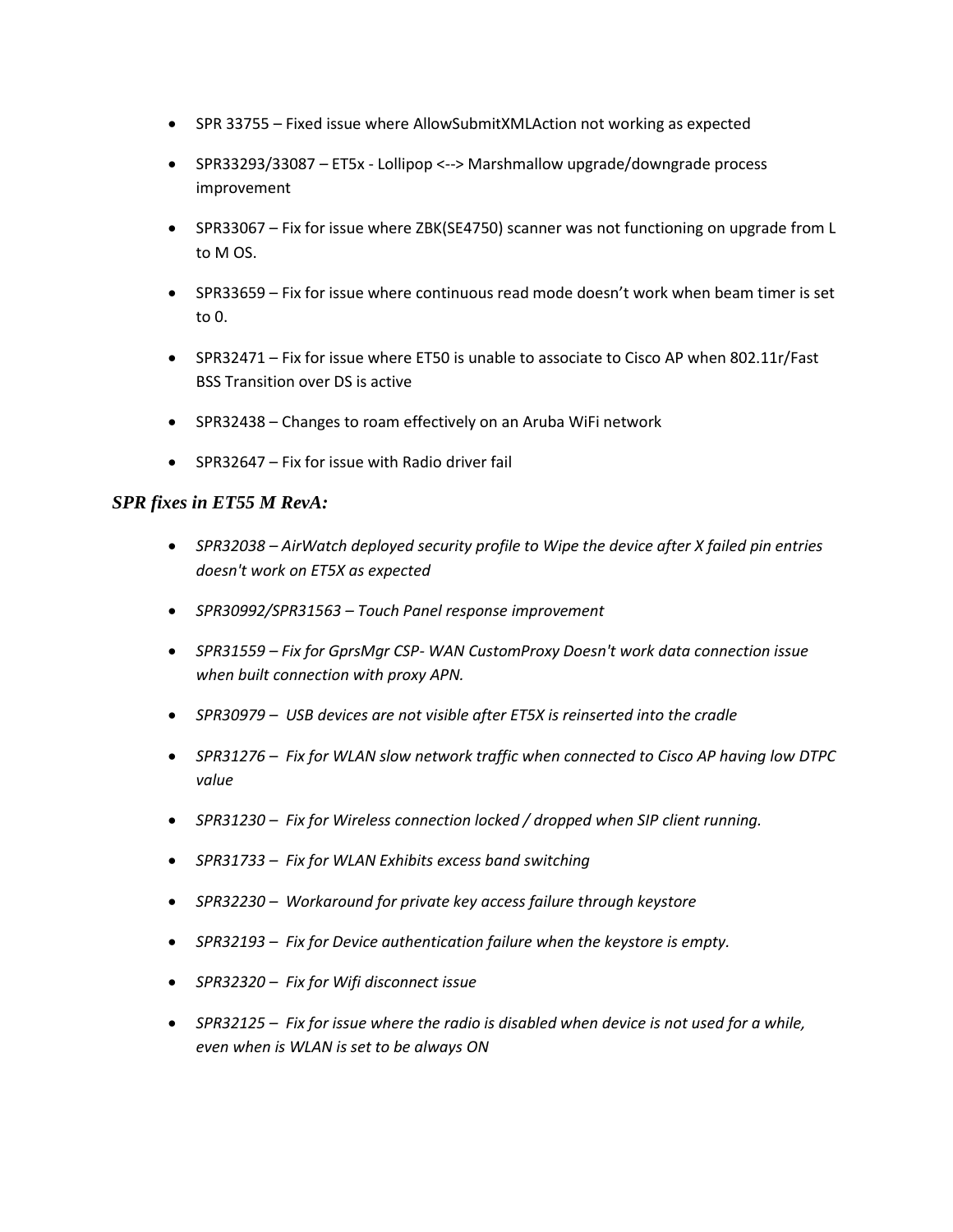- *SPR32135 – Fix for issue where after reverting locale from Arabic to English and the Settings screen does revert to its normal state even though the Locale is changed to English*
- *SPR32008 – Fixed issue where on scanning PDF417 barcodes which contain embedded 0x0D characters, these characters transmit as a space character instead of enter/return.*
- *SPR32546 – Fixed issue where Airwatch crash is observed when the AW whitelist is configured with certain restrictions*

#### **Notes and known issues**

 On upgrade from ET5x Android L(64-bit) to Android M(32-bit), it is observed that very few user installed applications are not present due to incompatibility. A notification banner with a list of applications which are no longer compatible with ET5x Android M will be displayed with package names suggesting users to re-install them.

This list is also saved in a lookup file: '/data/system/ET5xM\_incompatible\_pkg\_list' which can be used by device administrators to re-install them

- On upgrade from ET5x Android L GMS to Android M GMS following optional system applications are removed, and if needed can be re-installed from Google play store:
	- o GoogleHindiIME
	- o GooglePinyinIME
	- o JapaneseIME
	- o KoreanIME
	- o PlayGames
	- o DMAgent
	- o FaceLock
- On EnterpriseReset of ET5x M by default, the two ET5x sensors (gyroscope and accelerometer) are disabled. The notification icon (!) appears in the Status Bar indicating that these sensors are disabled. To use the device sensors for screen rotation and positioning, turn ON the sensors.
	- 1. Swipe down from status bar to view the Notification Panel.
	- 2. Touch **Auto rotation Disabled** notification. The **Sensors** screen appears.
	- 3. Touch the switch in the top right corner of the screen. The **Restart now?** dialog appears.
	- 4. Touch **OK**. The device shuts down and then reboots. After reboot, all sensors are enabled.

MDM/Staging applications can enable Accelerometer and Gyroscope sensors by broadcasting the intent "com.symbol.sensor.ENABLE\_SENSORS".

After device receives this intent, the device will automatically reboot with the sensors enabled.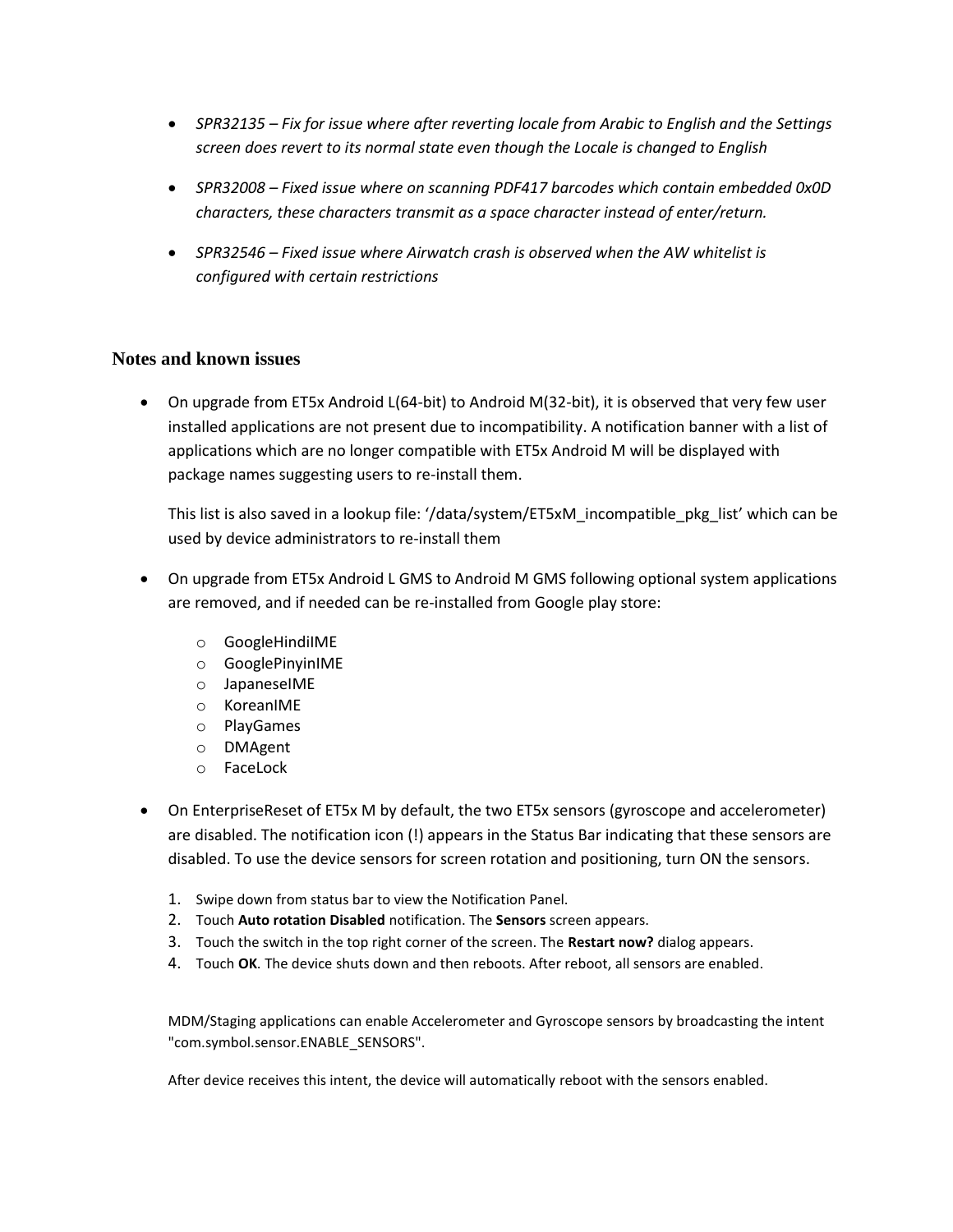- On EnterpriseReset of ET5x M by default the device is not encrypted, this default state is to provide userdata persistence on upgrade from un-encrypted ET5x Android L.
- In recovery mode of ET5x M following modes are not available:
	- o Wipe data/factory reset
	- o Apply from internal memory
- User data will not be persisted on downgrading ET5x M device to ET5x L or when converting from a GMS to Non-GMS OS, or Non-GMS to GMS OS.
- Android Factory Reset Protection feature would require customers to provide their previous registered Google account details to register the device again after a factory reset operation
- WLAN: Support for EAP Fast has been removed in Android M
- HDMI settings configuration is not available in ET5x M
- Bluetooth HFP and HSP profiles are disabled and not supported on ET5x M.
- Using Google Chrome, the download session gets stopped when device gets disconnected from network. User has to re-initiate the download
- Using SOTI EMM, first time enrollment sometimes fails. User can relaunch and retry the enrollment
- Using SOTI EMM, Wifi EAP profile does not persist after EnterpriseReset. As a workaround configure an additional staging profile (PSK based) so that it can be persisted on EnterpriseReset. After EnterpriseReset re-configure the EAP TLS profile again from EMM server
- Recovery mode is not supported for Class 10 SDcard of size 32GB and above

| <b>File</b>            | <b>Details</b>                                                                                       |
|------------------------|------------------------------------------------------------------------------------------------------|
| ET550M30CPUEF21430.zip | Full OS Software Update Recovery package                                                             |
| ET550M30CPGEF21430.zip | Android L to Android M Software Upgrade Recovery<br>package                                          |
| ET550M30CPKEF21430.zip | OTA incremental patch Update Recovery package to update  <br>  from Android M RevA to Android M RevB |
|                        | Enterprise Reset Recovery Package.<br>ET550M30CREEF21430.zip Wipes userdata (/data) partitions.      |

#### **Contents**